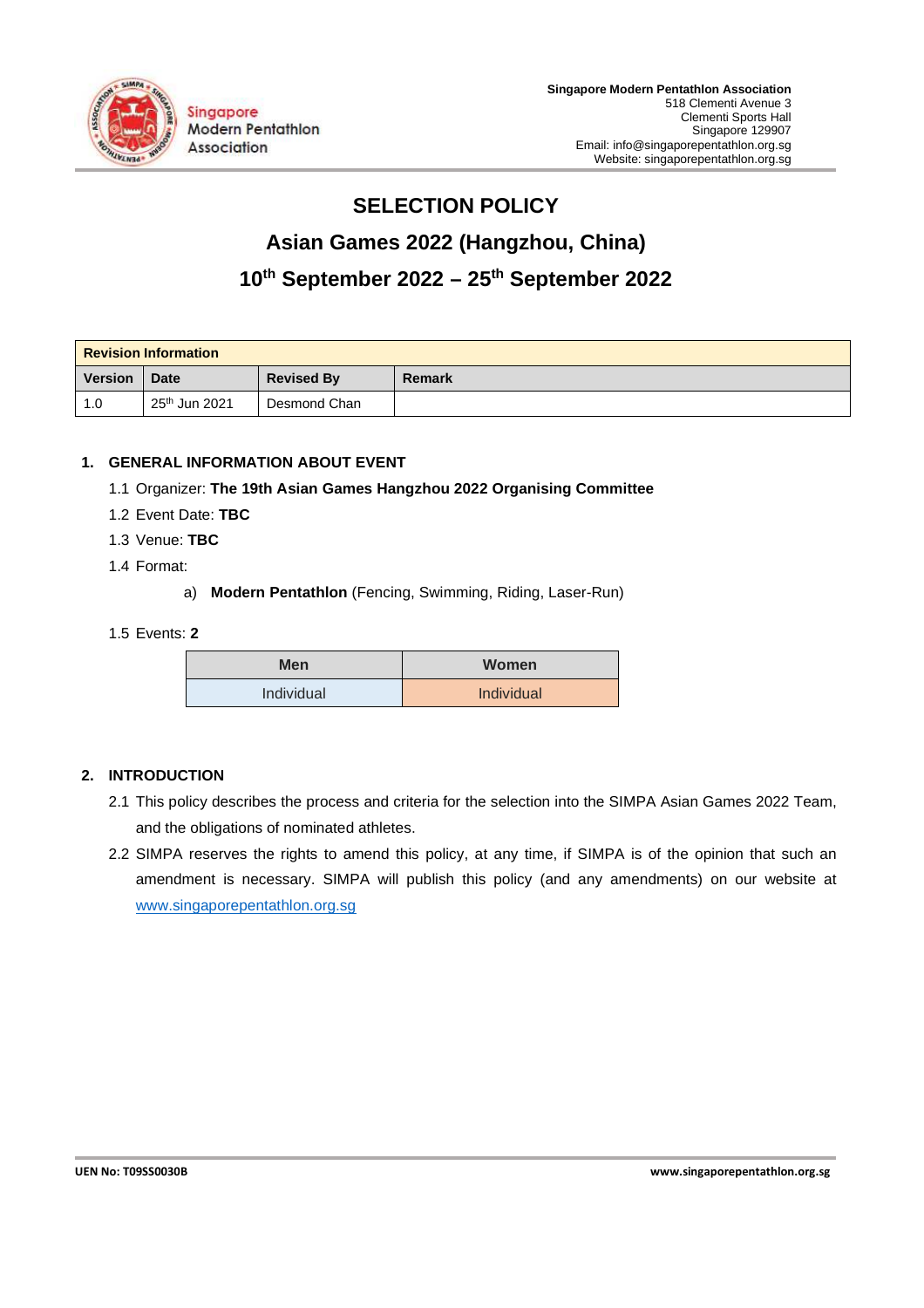

| <b>SIMPA</b> | Singapore Modern Pentathlon Association                                                                           |
|--------------|-------------------------------------------------------------------------------------------------------------------|
| <b>SNOC</b>  | Singapore National Olympic Council                                                                                |
| <b>UIPM</b>  | Union Internationale de Pentathlon Moderne, the world governing body of the<br>Olympic sport of Modern Pentathlon |

#### **3. SELECTION COMMITTEE**

- 3.1 The Selection Committee shall consist of:
	- i) SIMPA President
	- ii) SIMPA Vice President

2.3 The following definitions apply throughout this policy:

- iii) SIMPA Head of High Performance
- iv) 2 members of SIMPA Exco

#### v) Head Coach of **SIMPA Asian Games 2022 Training squad**

- 3.2 The Selection Committee shall be responsible for the entire Asian Games 2022 selection procedures, and prepare a final list of athletes to be nominated to SNOC, based on the stated selection criteria and team structure requirements.
- 3.3 The Selection Committee is empowered within this policy, to select qualified athletes for the Asian Games 2022, provided that they can demonstrate that any discretion used was arrived at through a process of integrity and transparency.
- 3.4 In the event that no athletes made the selection criteria, SIMPA reserves the right to the final decision on whether to nominate any athletes to the SNOC.
- 3.5 The SNOC is the body which selects the athletes for the Games, and considers any appeal cases which the NSAs may submit. Final Decision for participation at the Asian Games 2022, will be at the sole discretion of SNOC.
- 3.6 Nominations for the 19th Asian Games will be submitted to SNOC by **July/early August 2022**.

#### **4. ENTRY REQUIREMENT**

- 4.1 Athlete must be a Singapore citizen. Permanent Residents are not eligible.
- 4.2 Athlete must be 14-49 years of age as of 1/Jan/2022.
- 4.3 Athlete must be a SIMPA member.
- 4.4 Athlete must have UIPM Athlete License, which will be registered by SIMPA upon completion of SEA Games athletes' selection.
- 4.5 Athlete must hold a Singapore Passport with at least 12 months validity
- 4.6 Athlete should not be holding dual citizenship if they are above 21 years old, at the time of nomination.
- 4.7 Qualifying & Achievement Window Period: **1 August 2021 to July/early August 2022**.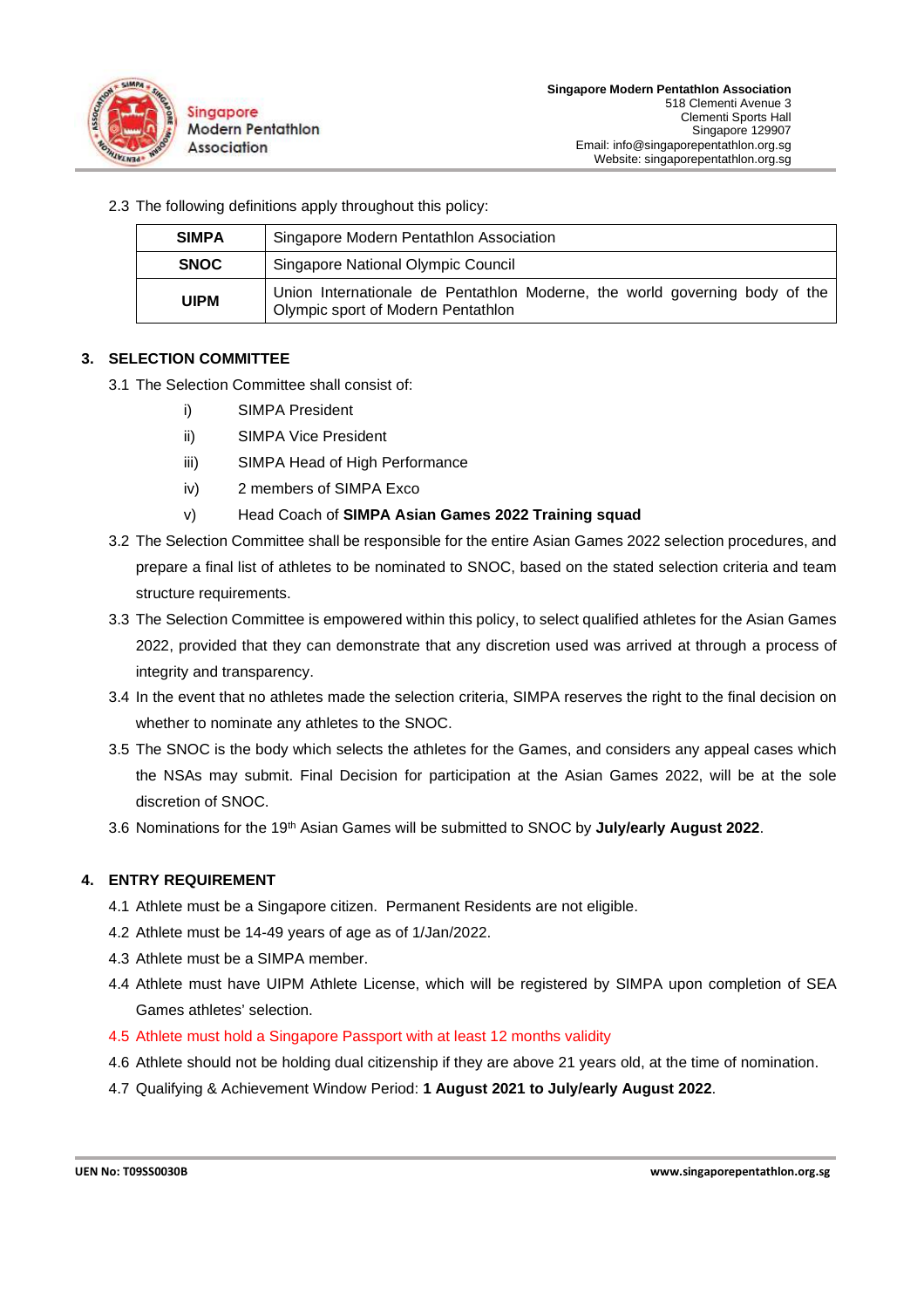

#### **5. SELECTION OF ATHLETES**

- 5.1 For male athlete, he must have achieved a minimum score of 1000 points in total (Modern Pentathlon Points), in at least one UIPM recognized event (local or overseas).
- 5.2 For female athlete, she must have achieved a minimum score of 920 points in total (Modern Pentathlon Points), in at least one UIPM recognized event (local or overseas).
- 5.3 Athlete must have scored 250 Modern Pentathlon Points or more, in the **Riding discipline**, in at least one UIPM recognized event (local or overseas).
- 5.4 Athlete must have achieved the following time for **Swimming discipline** (200m freestyle), in at least one UIPM recognized event (overseas), or any event conducted by SIMPA.
	- a) Male: 2 mins 15 seconds (280 MP Points)
	- b) Female: 2 mins 25 seconds (260 MP Points)
- 5.5 Athlete must have achieved the following time for **Laser-Run discipline** (4 X 800m), in at least one UIPM recognized event (local or overseas), or any event conducted by SIMPA.
	- a) Male: 14 mins 20 seconds (440 MP Points)
	- b) Female: 16 mins 20 seconds (320 MP Points)
- 5.6 Athlete must have at least 1-year fencing (épée) experience.
- 5.7 For further clarification of the above requirements in Clause 5.1 to 5.5, these scores/results need not be achieved in one same competition.
- 5.8 Modern Pentathlon Competition Rules established in 2018 will be applied for this selection. The Rules can be found in https://www.uipmworld.org/sites/default/files/uipm\_comp\_rules\_and\_reg\_2018\_a5\_v3.pdf

#### **6. OTHER CONSIDERATIONS**

In addition to the above selection criteria, the following "qualities" of the athletes will be taken into consideration:

- 6.1 Attitude and behavior towards coaches, teammates, fellow athletes, officials and sports administrators, whether in relation to sporting matters or otherwise.
- 6.2 General conduct and character which may affect the reputation, image, values or best interests of the athlete or the sport.
- 6.3 Past disciplinary record;
- 6.4 Current skill level and fitness; and character
- 6.5 Level of commitment and attendance.
- 6.6 Potential for future development:
- 6.7 Ability to demonstrate team spirit and work well with teammates and officials; and
- 6.8 Such other non-performance related qualities as the selectors may consider to be relevant.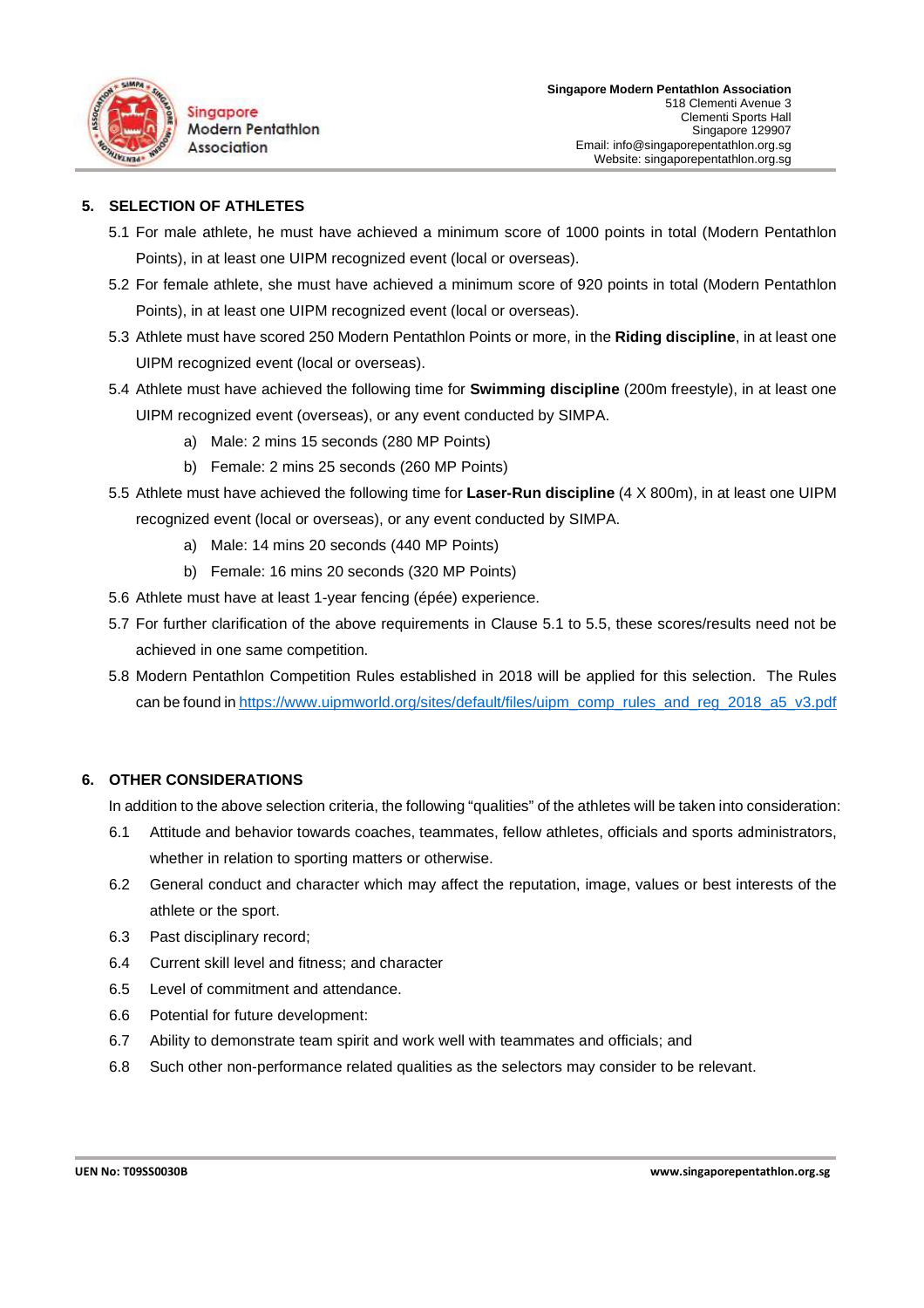

#### **7. SELECTION PROCESS**

- 7.1 **SIMPA Asian Games 2022 Open Selection (Laser-Run + Swimming)** In between end of 2021 and Mar/2022
	- 7.1.1 This event will be served as the sole selection event to qualify athletes into **SIMPA Asian Games 2022 Training squad**, and open to all the public.
	- 7.1.2 Those who qualified with the timing stated in Clause 5.4 (for Swimming Discipline) and Clause 5.5 (for Laser-Run Discipline), and with Horse Riding + Fencing experience, will be invited into **SIMPA Asian Games 2022 Training squad**.
- 7.2 Those athletes who achieve any result stated in Clause 5.1 to 5.5, from any UIPM-sanctioned competition conducted from Aug/2021 to Mar/2022, will also be invited into **SIMPA Asian Games 2022 Training squad**.
- 7.3 SIMPA will decide the final **SIMPA Asian Games 2022 nomination list**, which the final names will be from the **SIMPA Asian Games 2022 Training squad**, with top 2 athletes per gender, by **July/early August 2022**.
- 7.4 In the event more than 2 athletes achieve timing better than the  $6<sup>th</sup>$  best athlete in Asia:
	- a) SIMPA might consider include more than 2 athletes (per gender) in the **SIMPA Asian Games 2022 nomination list**, subject to the 19th Asian Games Organizer's, UIPM's and SNOC's approval.
- 7.5 In the event less than 2 athletes achieve timing better than the  $6<sup>th</sup>$  best athlete in Asia:
	- a) Top 2 athletes (per gender) with the best result before **July/early August 2022**, will be qualified into **SIMPA Asian Games 2022 nomination list**.
- 7.6 SIMPA will submit the **SIMPA Asian Games 2022 nomination list to SNOC by July/early August 2022**, as stated in the Clause 3.6.
- 7.7 The final selection of athletes remains at the sole discretion of the SNOC.
- 7.8 Selected athletes will be announced at a date to be confirmed by the SNOC.

# **8. SELECTION OF COACHES**

8.1 For all athletes who meet the selection criteria required and have been selected to be in the **SIMPA Asian Games 2022 Training squad** and **SIMPA Asian Games 2022 nomination list**, SIMPA will assign a Head Coach, to lead, plan and conduct the required training.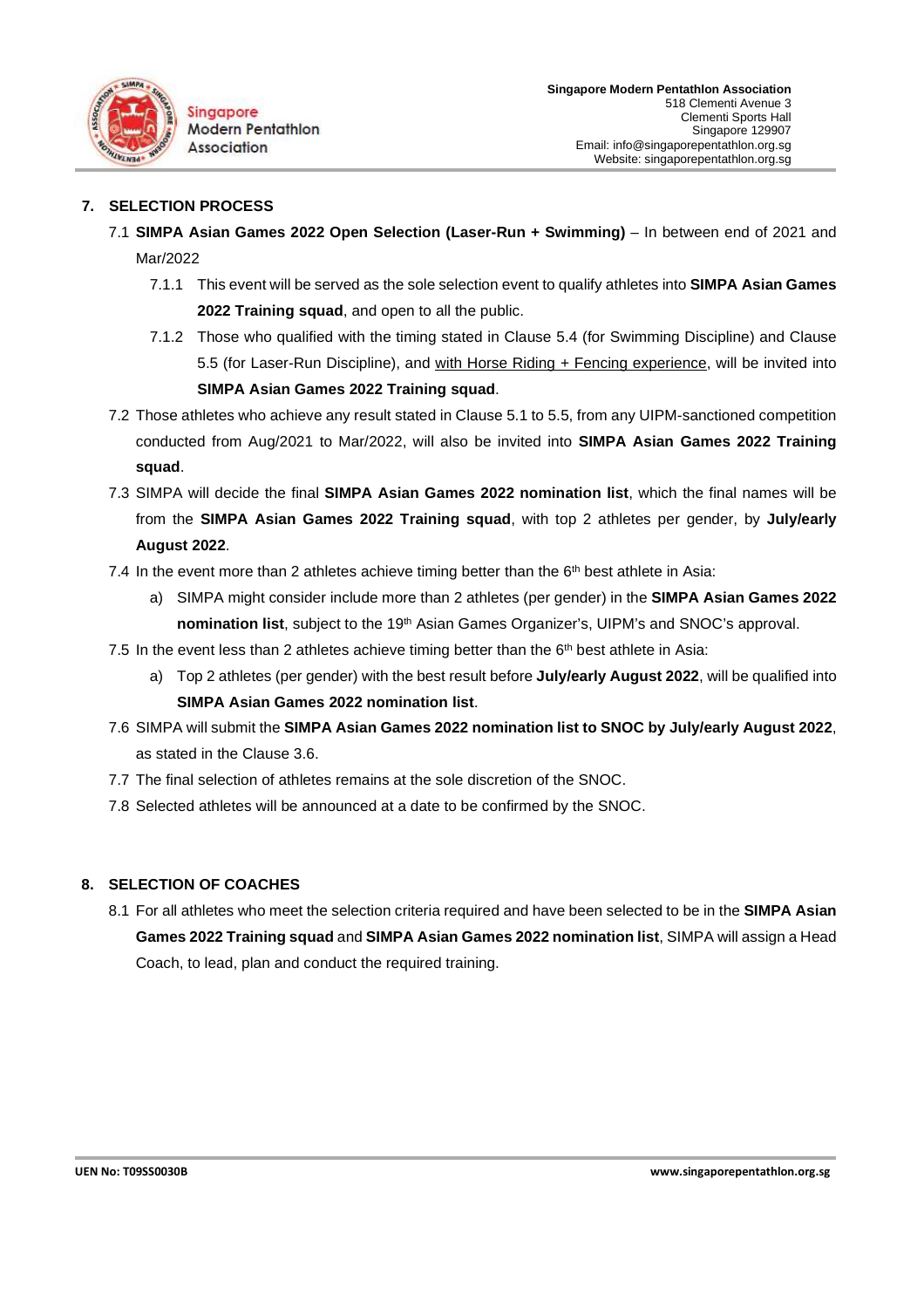

#### **9. GENERAL CRITERIA**

- 9.1 Every member of **SIMPA Asian Games 2022 Training squad** &**SIMPA Asian Games 2022 nomination list** will have to attend all the activities and training sessions designed and conducted by for the Asian Games 2022. SIMPA will excuse an athlete on an individual basis if and when the athlete can't attend scheduled activities / training as long as it is justified with valid reasons, medical or otherwise.
- 9.2 Every selected athlete in the **Asian Games 2022 team** (to be announced by SNOC) will have to fill out and sign the **Athlete's Agreement for Asian Games 2022 Contract**, with a refundable "security deposit" of SGD 500.00, to confirm their participation in the Asian Games 2022. Deposit is refundable after the Asian Games 2022.
- 9.3 No deposit required for those in **SIMPA Asian Games 2022 Training squad** & **SIMPA Asian Games 2022 nomination list**.
- 9.4 SIMPA reserves the right to hold back the "security deposit" for any misconduct or breach of the Athlete's Agreement Contract.
- 9.5 All athletes and coaches will have to accept and follow the equipment rules established by UIPM and SIMPA. Athlete may be required to contribute a SGD 500 damage deposit fee, with a SGD 30 rental fee per month, to loan SIMPA equipment for personal training purposes towards Asian Games 2022.
- 9.6 No funding from SIMPA will be provided for any overseas competition and training towards Asian Games 2022.
- 9.7 Doping is strictly prohibited. All athletes are subject to compliance with the World Anti-Doping Agency (WADA) regulations. Any athlete found guilty of possession or consumption will be expelled from the Team after completion of all necessary tests and investigations.
- 9.8 SIMPA reserves the right to propose the addition of an athlete that has not been previously selected following the established criteria for the benefit of the goals and performance of the Team.
- 9.9 All Athletes and Coaches involved are to adhere to rules and regulations of SIMPA, Team SG, UIPM and show respect to all, project a positive image and good sportsmanship at all times. No misconduct will be tolerated.